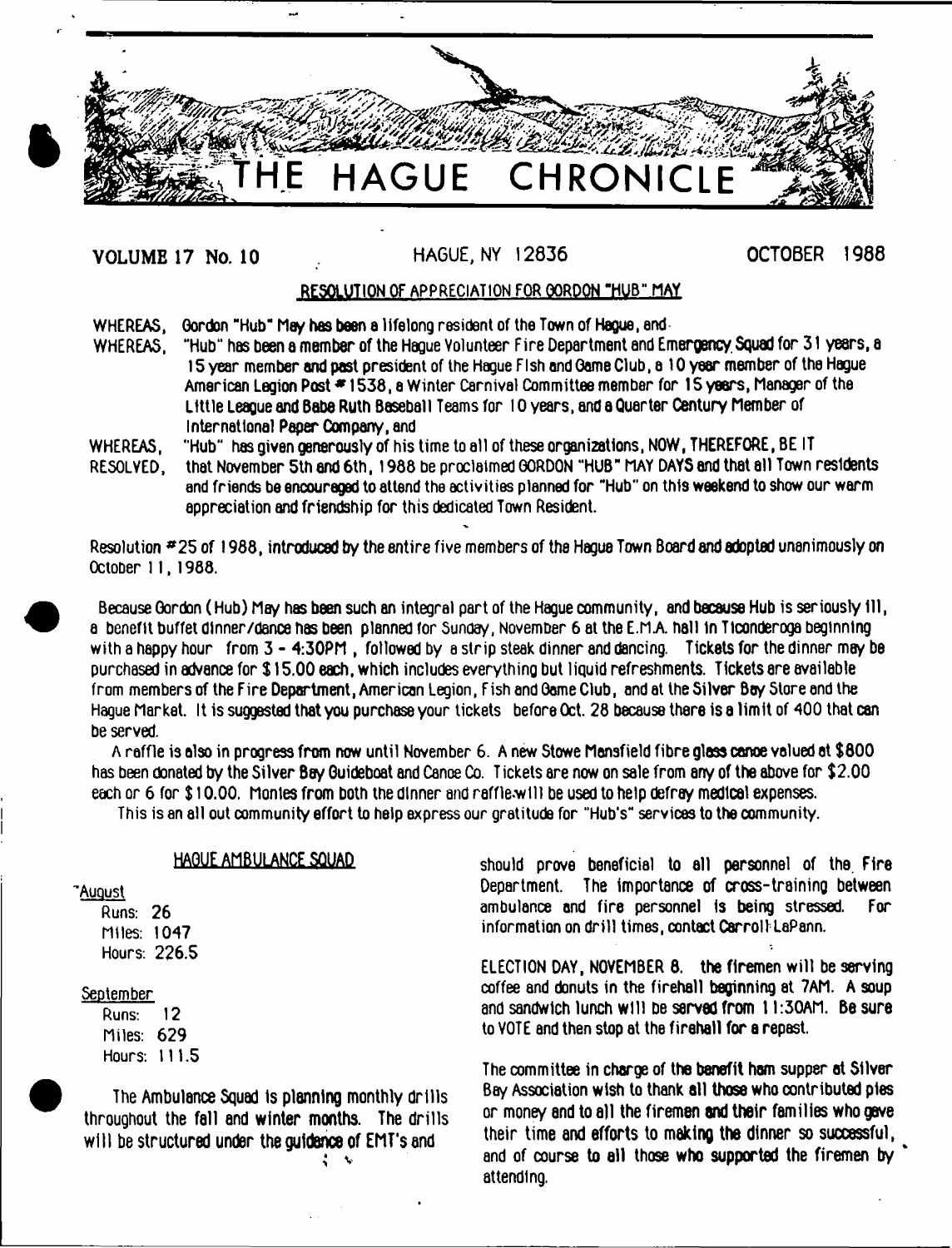#### WILLY C'S/OCT WEATHER NOTES ODE TO LAKE GEORGE

September was the kind of September that we always tell newcomers about. Quote, September is one of the nicest months of the year up here, end quote. This one lived up to its reputation, plenty of sunshine, warm days, cool nights, some rain, but not too much and widely scattered. Just 1.43 inches fell for the month. We only really had two days when there was no sunshine. The high temperature for the month was  $81<sup>2</sup>$  on the 3d, the low  $42<sup>2</sup>$  on the 16th. Two days when daytime temperatures didn't quite make it out of the high 50's. Top wind gust recorded at 30' 1/2 MPH from the north- northeast Sept. 28th. All in all we had some SFD's (Super Fall Days) interspersed throughout the monthj to go with the normally good wether. We lost 1 hr. and 28 min. of daylight in Sept. bringing the total up to 3 hr. and 38 min. loss of daylight since mid June.

And now we sre into the middle of October. October has been quite another kettle of fish. Cloudy, cold and damp best sums it up. The first two days started off just fine with a high of 769 both days. Some sunshine and nightime temperatures at comfortable levels augered well for the month. However, since then it has been mostly downhill, with daytime temperatures in the high 40's all coupled with some good winds helped it to seem colder than it actually was. Our ML Top observatory reported a low of 262 on both the 7th and 13th with snow on the 13th. The western slopes of the mountains bordering Trout Brook were snow covered the morning of the 13th, all melted by 10AM. The green mountains were still cloaked in white by late afternoon. The air temperature at 9:15AM the morning of the 13th was 40®, the wster temperature 59 1/22. The fall colors have been steadily marching down the mountainsides with the brilliant colors now on the shores of the lake. Foliage viewing has been somewhat limited by the cloudy days, but where the sun roves its spotlight through the breaks in the clouds and scans the mountain slopes it picks out those brilliant colors which are all the brighter because of the contrast. As always mother nature is at her best with her pallet this time of the year, but she is now well along with her winter preparations, so enjoy these lest few days. \* \* \* \* \* \* \* \* \* \* \* \* \* \* \* \* \* \* \* \* \* \* \* \* \* \* \* \* \* \* \* \* \* \* \* \* \*

The Lake George Park Commission will conduct a special meeting Friday, Oct. 28 at 7PM at the Lake George Town Center, Old Post Rood, Lake George, NY. The Commisision will hear public comments and consider a moratorium on building development within the Lake George Park.

- When first 1 came upon this place of unsurpassed dimension,
- I only thought of ways to build and enlarge my hefty pension.
- As days went by and 1 did sit among the birds and trees,
- And watched the full moon's powder dance across these inland sees.

A transformation came upon my economic soul - 1 now will stand and sing my new enthusiastic

goal:

Do not change a twig or stone,

Do not make a city clone.

Let it be just as it grew  $-$ 

Save this scene for future view.

...Burt Binder, 7/31/88

Mr. Binder is a builder from Naples, FL and visited in Forest Bay during the post summer.

#### ItCQNDFRQQA PLANETARIUM

The Ticonderoga Planetarium's October program will be presented at 7:30PM on October 18. This month's program is entitled "Time, Space and Other Things."

The sun, moon, planets and stars can be used as a calendar with a little practice. Planetarium Director David Rutkowski will explain the motions of the earth and many celestial bodies. Some questions that will be answered include: What causes the phases of the moon? Why are the days shorter In the winter than in the summer? and. Where is Venus now?

Next program is scheduled for November 7 entitled "Myths in the Sky." The public is cordially invited to attend

### FROM THE VETERANS ADMINISTRATION

Veterans with wartime service who have limited mobility or need care at home may qualify for additional veterans benefits. Complete information on eligibility is available from the NY State Div. of Veterans' Affairs at Warren County Municipal Center Annex, Lake George, NY 12845 - (518) 761-6343

Many widows of veterans often miss out on entitlements. Even if her husband was not collecting for a service-connected disability, his death may be service-connected. Depending on her economic status, she may also qualify for a death pension. A representative of the Veterans Administration Is in the Town Hall each Thursday at 11:30AM to answer questions.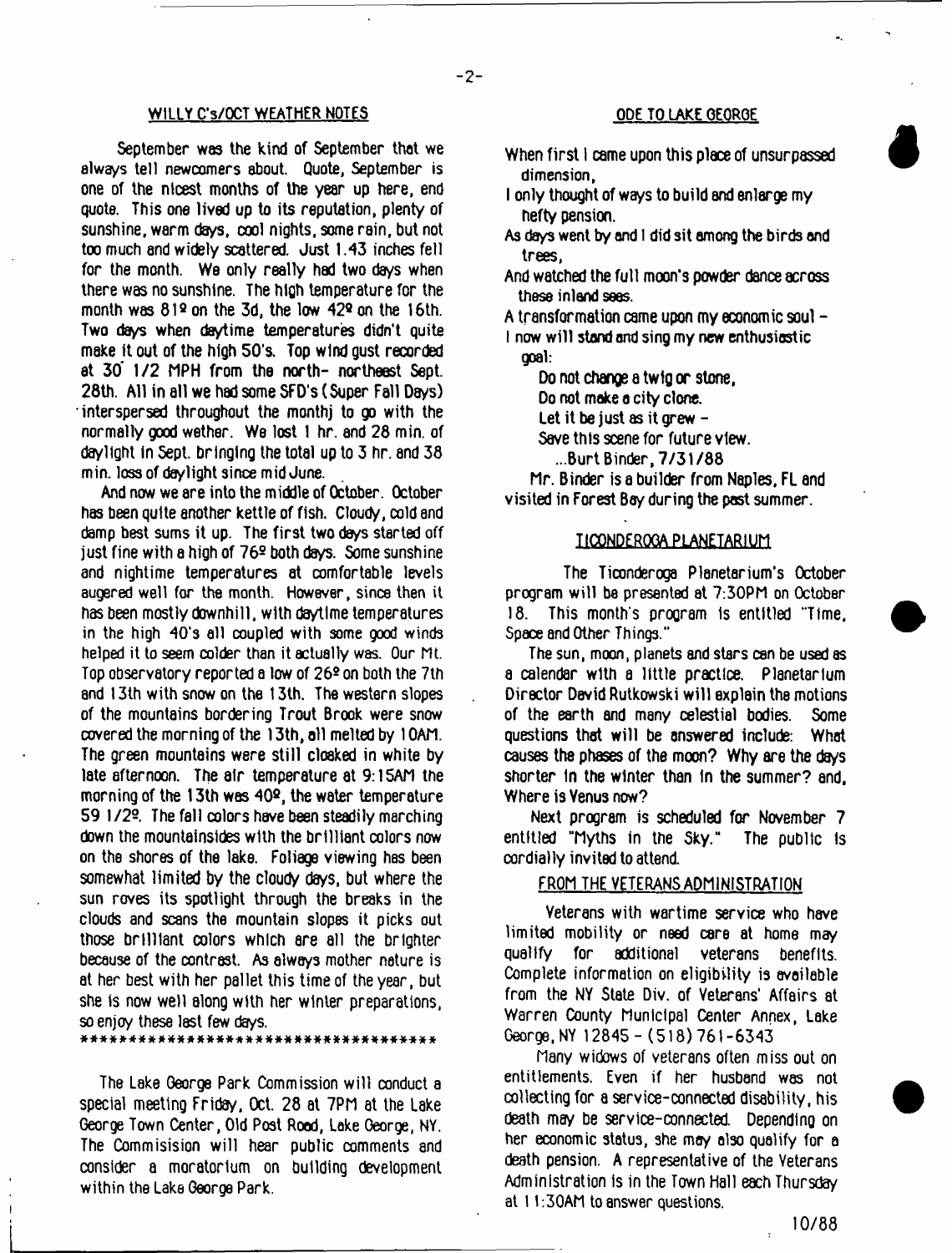#### ZONING BOARD OF APPEALS

Public hearings for Huestis Appeal  $\#2-88$  and Wikoff Variance  $#9-88$  opened the September 11, 1988 meeting at 7PM.

Later, at the regular meeting, both parties in the Huestis appeal were informed that property line disputes could only be solved by the surveyors end/or the courts. Mr. Kent whose building over property line is in question could then apply to the Zoning Administrator for the necessary permits to continue his project, contingent, of course, on the matter being decided in his favor.

Mrs. Wikoff was requesting a variance for approval to add to a building, creating less road set back than 2oning code requires. Her only neighbor, Silver Bay Association has no objections. However, a variance is required for a project that does not conform to our zoning code and the person requesting the change must prove a practical difficulty or unnecessary hardship and not just a desire for a change they like better than the options under the zoning regulations. Several board members wanted to look at the property before making a decision on Oct. 6 when a special meeting will be held at 7PM.

A motion was mode and approved by the four board members present to approve the Fenimore campsite variance  $#5-88$  using conditions set by the Planning Board. These must be met before permits can be issued by the Zoning Administrator.

#### TOWN BOARD - 10/11/88

A well attended Town Board meeting was held on Oct 11.

Michelle Gautreau, as chairman of the school tax investigating committee, presented a petition signed by 284 taxpayers or voters asking the Town Board to "take an Immediate and firm course of action to correct the unjust way we are bsing overtaxed by the School District of which we are a part," See next column for Board's step in this direction.)

A public hearing was held on New Landfill Hours. Home owners, resort owners, refuse p1ck-up companies, members of the board, offered helpful suggestions. One suggested closing day as Monday, this to coincide with the closing of the Ticonderoga landfill. A problem has arisen with the use of our landfill on Mondays by Ti builders and refuse collectors. We do not need any additional garbage since every town today wants to cut down. Officially, our landfill is closed and the state could block our access at any time. The board will arrive at a decision and post new data.

A lovely wildflower picture was presented to the Town Board by Laura Meade, to be hung in the Community Center in memory of Ed Crabbs.

In Communications and Petitions, several letters were of interest.

1. A.P.A. Changes in land use program. Nov. meeting will review and amendments acted upon.

2. Cablevision - a new law permits the use of  $\cdot$ Channel 11 for community events. Supervisor Bolton has notified company of our interest.

3. Supervisor Bolton read a copy of a letter Assemblyman Kelleher had sent to Commissioner Jorling In which he stated results of a questionnaire he had distributed. The majority of replies supported a Lake Georoe Basin Moratorium.

Phil Shuman requests the town check legalities possible for slowing traffic on Silver Bay Rd. Referred to Town Attorney Sllvestrl,

Special Committees Report:

Sewer survey finalized.

Regular Committees Reports:

1. Work has been started at the boat launch for fire truck access.

2. At a meeting in Albany our tax investigating committee, town board members and several appropriate agencies Including State Board of Education, investigated Hague's options in their battle over the high school taxes. (It is estimated Hague pays 38% of the total school budget.) A Resolution  $*26-88$  was passed later in the meeting to "Petition" for Assemblyman Kelleher to introduce a legislative bill in the N.Y.S. Assembly requesting that the town of Hague be permitted to form its own school district." .This was passed by majority board with one abstention. On Nov. 15 a school bond issue is up for vote. Involved is a garage, elevator and handicap ramps. Here Is your opportunity lobe heard. Oetout and VOTE!

The following meetings should be of interest:

Oct. 19 - Revision Committee - 7PM

Oct. 24 - Budget Review - 6:30PM

Oct. 25 - Preliminary Budget Hearing - 6:30PM

Nov. 9 - Regular town board meeting - 6:30PM (Budget acted upon) Date changed from Nov. 8 because of Election.

Three other resolutions were passed:

\*23-88 - giving Supervisor Bolton authority to prepare all necessary details for community center building under Sec. 222 of State Town Law and General Municipal Law. Sec. 103 (2) and Sec. 103(1). (Cont on page 4)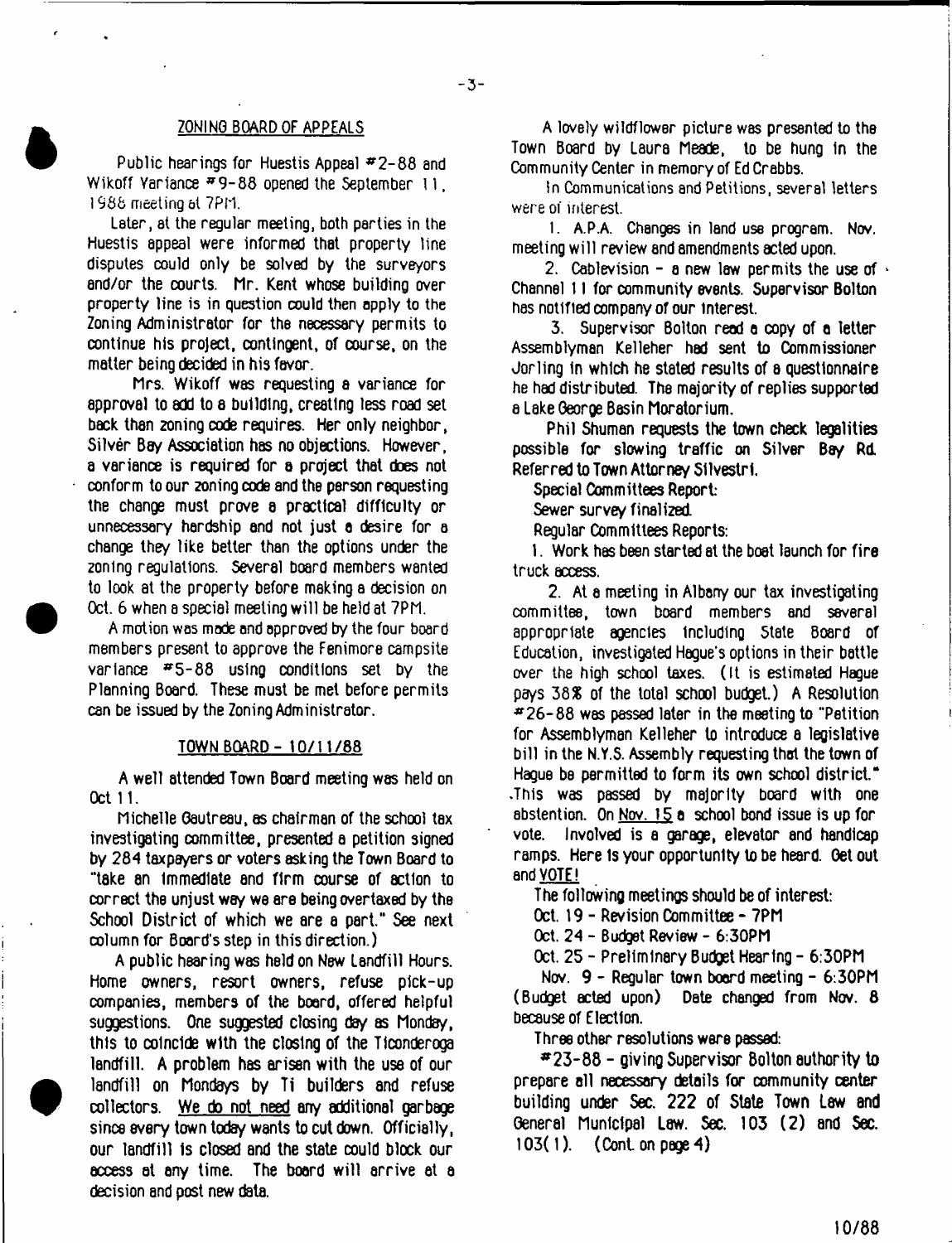Town Board ( Cont. from page 3)

\*24-88 - To erect end construct Town Hell/Community Center subject to a permissive referendum and permitting a transfer of \$150,000.00 from unexpended funds to a capital project fund to be used for said construction. Transfer under Town Law, Sec. 91

\*25-88 - Nov. 5th end 6th declared Gordon ■'Hub" Maydays.

At the conference of Association of Towns discussions centered on thoughts for the future, including:

1. Technical and financial assistance for towns.

2. Art of recycling.

3. .Dealing with D.E.C.

4. Importance of getting every resident possible on the April 1,1990 census.

5. Government ethics

6. New state mandates and how each town will be effected.

GOOD NEWS: NO TAX INCREASE!

County resolutions involve suupport for:

1. Black Mt. communication tower in Putnam Center.

2. Warren County lead agency in recycling.

3. Filing for local resource refuse grant.

Supervisor Bolton has been appointed to the Storm Water Management Committee by Bill Hennessey, take George Park Commission. (Rules to be set up by local communities and A.P.A.)

He has also been appointed to the important Resolutions Committee.

#### HAGUE PLANNING BOARD 10/6/88

1. A sketch plan conference was held concerning Ray Laundree's proposed 3-lot subdivision. Two lots are on the west side of NYS Rt. 9N, one with e residence and one vacant land. One parcel on the east side of NYS Rt 9N with residence and marina. Property located in Hogue Hamlet. Question concerning the legality of creating a lot without road access. Town attorney to be consulted.

2. Board discussed the proposed alterations to the approved subdivision of Richard Baker located on the west side of Terrace Rd. Mr. & Mrs. Paul Takonls have proposed that accsss to the south lot be directly from Terrace Rd. and that the house and septic system locations be in areas other than those shown on the approved subdivision plat plan. Lands of the Terrace Road Water Company are located on the subject lot. The Board is requesting additional information from Mr. *&* Mrs. Takonis as to location of private water supplies in the immediate area and results of a perk test to determine the suitability of soil conditions for a septic system at the proposed new location.



3. Bob Katzman addressed the Board concerning the elimination of the Arcady Bay Clubhouse and subdividing the lot into two building lots, and a 20'x280' common boat access roadway to the common 250' waterfront strip where the rental dock slips ore located. The Board scheduled an on-site visit for Oct. 13.

4. Recommended that the Zoning Board of Appeals approve the variance for the Mitchell Frasier property for an addition of a porch which w ill not have the proper setback from the road

Recommended that the ZBA approve, with conditions, the variance on the Wm. Icke property on Pine Cove Rd. New garage too close to the road. Public hearings will be held on these two variances on October 27 at the ZBA meeting at 7PM.

#### **SCHOOL TAX** *t* **t \$ s & SENSE???**

Ah, September! Bright foliage, crisp air, the smell of burning logs AND the SCHOOL TAX BILLIII Such a shock to see that our school taxes had increased by \$5.29 per \$ 1,000 of assessed value while Ticonderoga residents only saw an increase of \$ l .95 per \$ 1,000 of assessed value.

According to the State Board of Equalization, properties in Ticonderoga are assessed at 13.36% of full value and those in Hague at 36.3% of full value. A house in Ti with a market value of \$50,000 would be assessed at \$6,680 (\*\$50,000xt3.36%l=\$6,680),onda house in Hague with e market value of \$50,000 would be assessed at \$18,000 (\$50,000x36.3%=\$ 18,000).

This translates into actual increase in DOLLARS to the residents of each Town as follows: HAGUE: \$5.29x18=\$95.22 INCREASE. TICONDEROGA \$1.95x6.68=\$13.03 INCREASE. Difference of \$82.19).

NY Slate mandates that all taxable property should be appraised equibably and that variations from one taxing jurisdiction to another should be adjusted through the use of equalization rates. A difference of \$82.19, as shown in the example above, does not appear to be equitable. In 1980/81 Hague paid 29.3560% and Ticonderoga paid 70.6434% of the total school tax levied. By 1988/89, Hague's percentage of the total school tax levy has INCREASED to 38.1245% and Ticonderoga's percentage of the total school tax levy has DECREASED to 61.8755%. (Cont. on page 5)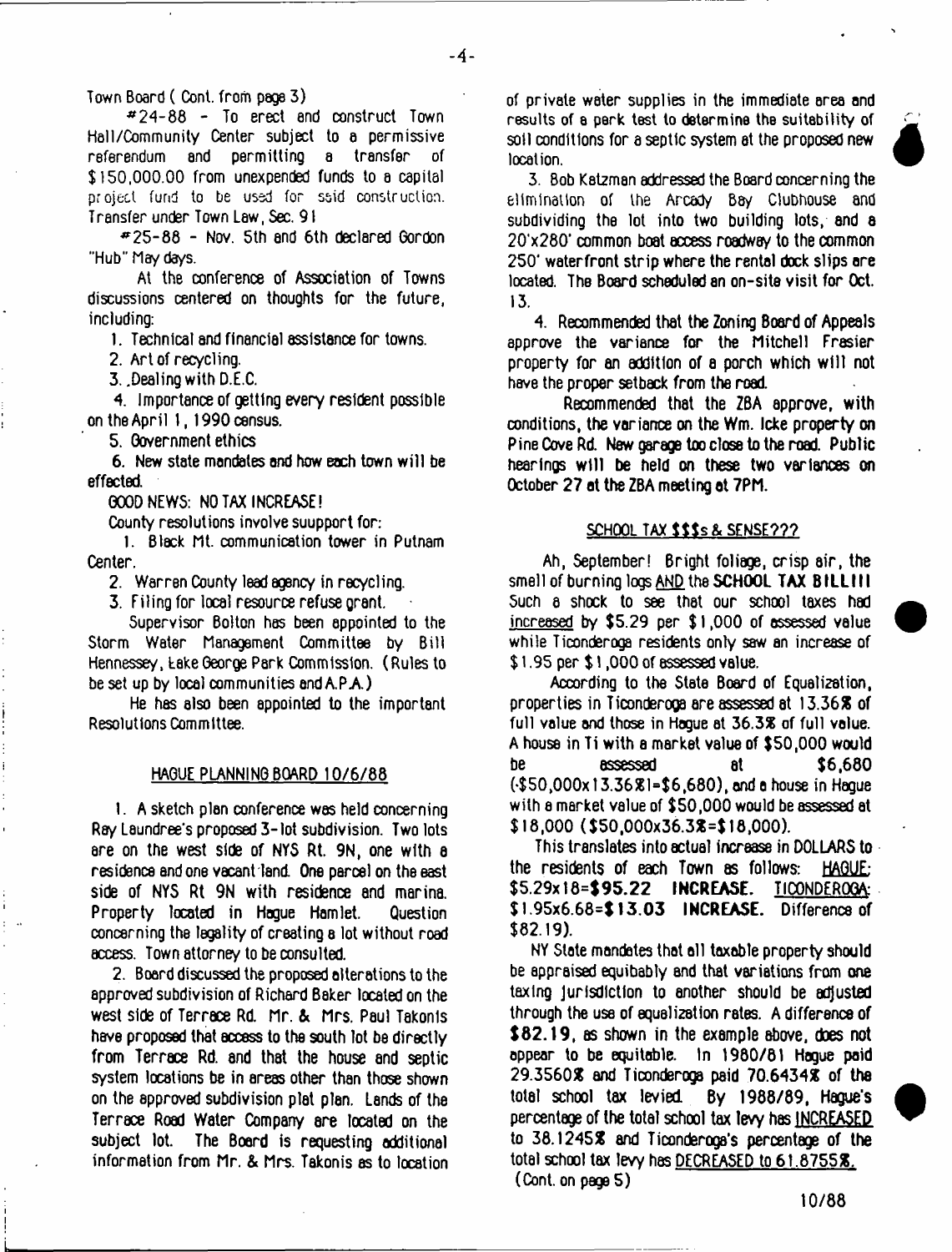### Taxes (Cont. from page 4)

The State Board of Equalization & Assessment use a formula to arrive at the percentage of total taxes to be collected in each Town, but something appears VERY WRONG when properties of equal value in each Town pay such a different DOLLAR amount in actual taxes paid to support the school.

Do any of our very smart readers have a solution to this dilemma?

## HAGUE HISTORICAL SOCIETY

The Hague Historical Society holds Its next meeting on Wednesday, October 26 at 7:30PM in the Hague Baptist Church Annex, Rt. 8.

George M. Traver, local fisherman for all seasons since 1935, will present a program on Lake George FIshing as It differs today from years ago.

Coming to Sabbath Day Point **as a** visitor in the Bartlett House in 1935 and 1936, the Travers built in 1960 and are now permanent residents of Sabbath Day Point.

Mr. Traver will show examples of old tackle and other gear as he discusses successful techniques for lake trout and bass fishing. He hopes to lure his audience Into activity In the sport.

#### HAGUE SENIOR CITIZENS CLUB

The next meeting of the Hague Senior Citizens Club will be held on Tuesday, October 25. Prior to the regular meeting, the club will carpool to the Bolton Landing Nutrition Site. Meet at the Baptist Church Parking Lot at 11:30 AM.

NOTICE: WE MUST LET THE DIRECTOR OF THE NUTRITION SITE KNOW HOW MANY OF US ARE COMING A WEEK IN ADVANCE. IF YOU WOULD LIKE TO ATEND THIS LUNCHEON, PLEASE PHONE BERTHA OR DIANE AT THE TOWN HALL (543-6161) AS SOON AS YOU READ THIS! IF YOU HAVE SIGNED UP, AND NOW FIND YOU CANNOT GO, PLEASE HAVE YOUR NAME REMOVED FROM THE LIST.

Following the luncheon we will return to Hague for our regular meeting. All senior citizens are invited to attend. Anyone 55 or older can join - there are NO dues. We welcome new members and new ideas.

Please turn in 1989 trip suggestions on October 25.

#### CHAMBER OF COMMERCE

Regular monthly meeting of the Hague Chamber of Commerce will be held on November 2 at 7:30PM at the Town Hall. Mark Wed., Dec. 7 on your calendars for the Christmas party to be held at Trout House Village.

 $\Delta$ 

#### COMMUNITY CENTER

Almost all the chairs in the Town Hall were occupied by residents who came to the second informational meeting on Oct. 3 to be brought up to date on the progress of the C.C. project.

Included In this update were cost estimates, financing, design, use of foundation structure, bidding procedures, etc. The kitchen plumbing and wiring will be included but no equipment Is to be purchased now.

It was noted that our highway equipment, which has been a costly item in earlier budgets, was in good shape and the money spent heretofore can be used for C.C. construction. No referendum is needed unless *5 %* of voters registered in last gubernatorial election petition for **a** permissive referendum. Occupancy can be expect by June 1989 if bids come within Hague's financial limits and construction starts by January 1989.

There were many questions by the audience but no negative feeling for the project The next step for the committee will be the drawing up of specs. The committee met on Oct. 12 to develop this part of the project.

#### TICONDEROGA FESTIVAL GUILD

The Ti Festival Guild is now offering the public a chance to participate in its Super Sweepstakes Luau. The sweepstakes is being conducted by the Ticonderoga Elks Club for the benefit of the Guild and will culminate in a Luau to be held in April. Paid up monthly members will qualify each month for a \$ 100 drawing with final drawings at the Luau of \$500 to \$6,000, plus merchandise prizes. To participate in the sweepstakes or for more information, contact Michael Thompson, 585-2248, co-chairman with David Carr, both with B.P.O.E. 1494, Ticonderoga. The Guild 1s grateful to the Elks Club for their efforts in their behalf.

#### \*\*\*\*\*\*\*\*\*\*\*\*\*\*\*\*\*\*\*\*\*\*\*\*\*\*\*\*\*\*\*\*\*\*

**From the School Tax Investigating Committee come the following suggestions: Continuous support from ALL taxpayers. Write letters of complaint, or suggestions to Assemb lyman Nei I Kel leher, Senator Stafford, Governor Cuomo. Call or write your supervisor to give him your support. Let them all know how dissatisfied you are (If you are). We w ill be the proverbial squeaky wheel until some action is taken.**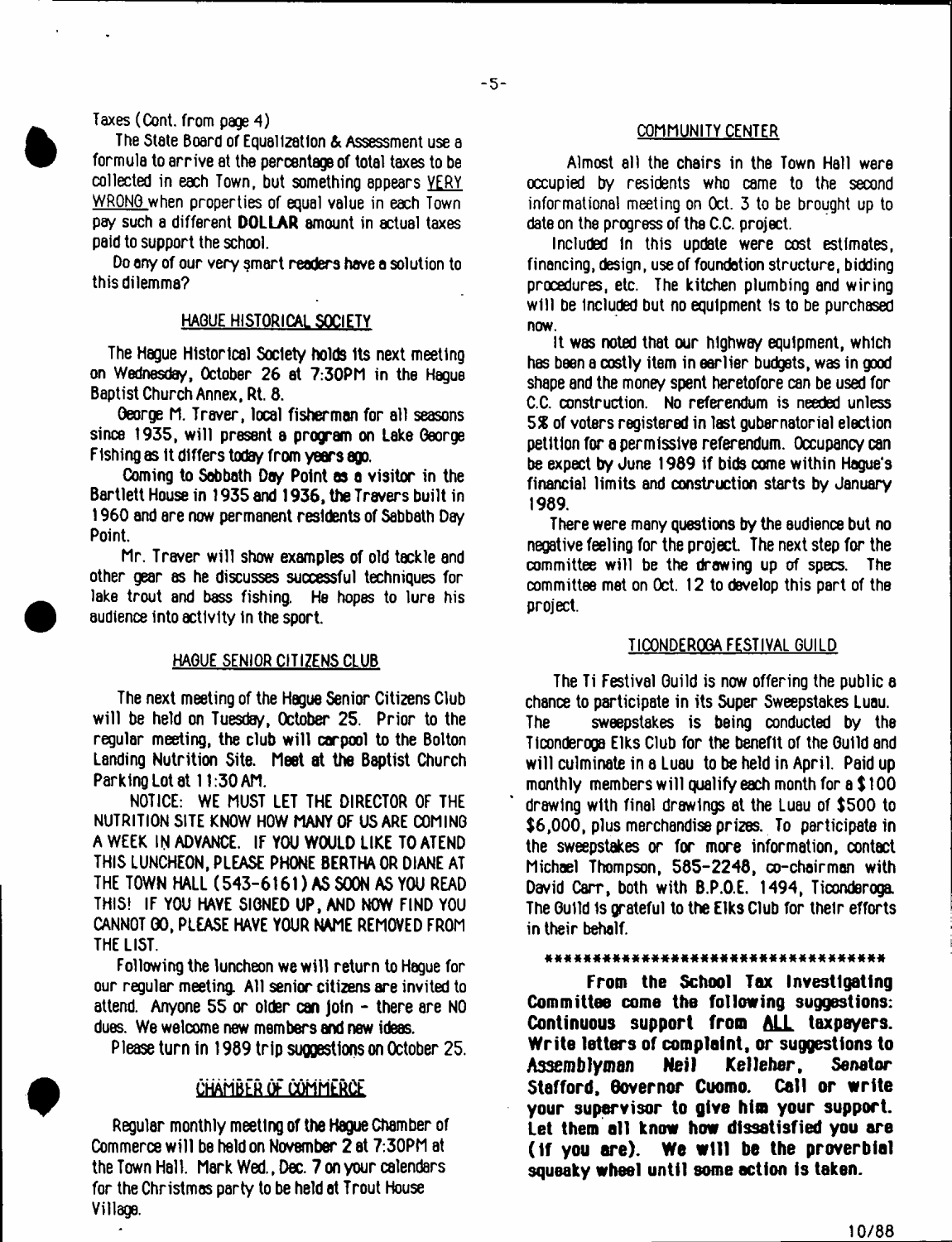#### RUMORS, RUMORS. RUMORS!

It has not only been rumored, but has been published in the Press Republican and announced on the local radio station that a petition with 360 signatures from Hague residents was presented to town lawmakers . asking them to "ask state representatives to look into the possibility of Hague forming its own district as it once had."

The tax investigating committee for the town who initiated this petition would like to go on record to let people know that this is not what the petition was all about.' It is very upsetting to think what you signed isn't what the media says you signed For the 284 people who signed this petition we quota the petition as follows: "We, the undersigned registered voters and property owners of Hague, request the Hague Supervisor, Hague Town Board end Hague Town Attorney take an Immediate and firm course of action to correct the unjust way we ore being overtaxed by the School District of which we are a part. We demand all legal avenues be explored and those which w ill offer the quickest relief be implemented Immediately. We understand possible solutions have been suggested in the past which have gone ignored Thts overtaxation affects us all as a community and should have been a  $*1$ priority for this Administration end should not be swept under the rug any longer."

NOTE: This seys nothing about forming our own school district, nor bringing the Hague children back to Hague to school....djh

### BOND PROPOSITIONS FOR SCHOOL DISTRICT

The Board of Education of Ticonderoga Central School District announces a special district meeting of the qualified voters of said School District w ill be held in the High School lobby, In Ticonderoga on November IS, 1988 from 1PM to8PM. The following propositions are to be voted upon:

Proposition No. 1 RESOLVED, that the Board of Education of Ticonderoga Oentral School District. Essex and Warren Counties, New York, Is hereby authorized to undertake a school district improvement program consisting of:

a) The reconstruction and equipment of various School District buildings, at a maximum estimated cost of \$1,933,360.00 and

b) The reconstruction of entrance walks and stairs at the high school building, at a maximum estimated cost of \$48,750.00.

and that the sum of \$1.982.110.00 being the aggregate of the aforesaid costs, or so much thereof as may be necessary, shall be raised by the levy of o tax

upon the taxable property of said School District and collected in annual installments as provided by Section. 416 of the Education Law; and, in anticipation of such tax, obligations of said School District shall be issued. PROPOSITION NO. 2 In the event that Proposition No. I submitted herewith is adopted shall the following resolution be adopted, to-wit:

RESOLVED, that the Board of Education of Ticonderoga Central School District, Essex and Warren Counties, New York, Is hereby authorized to reconstruct and equip portions of the high school building, Including the installation of an elevator system, to provide access for the handicapped, at a maximum estimated cost of \$400,000; and that the sum of \$400,000, or so much thereof as may be necessary, shall be raised by the levy of a tax upon the taxable property of said School District and collected in annual Installments as provided by Section 416 of the Education Law; and. in anticipation of such tax, obligations of said School District shall be issued

If you were to add the figures above, you w ill find that \$1,982,110.00 will need to be raised by taxes for Proposition No. 1 and \$400,000 to be raised in taxes for Proposition No. 2, if Proposition 1 is approved. This is a total of Two million, three hundred eighty two thousand one hundred ten dollars (\$2,382,110.00) be raised in taxes. Remember that Haque's share will be 38.12452 of this total (almost \$91,000.00)1

Every registered voter In Hague has a chance to vote on these propositions on November 15. Polling hours are from 1 - 8PM in the high school lobby. It is your right, your privilege and your duty to VOTE as your conscience dictates.

#### YOTING MACHINES OPEN FOR INSPECTION

The town hall will be open for inspection of and instruction on the voting machines on November 1, 2 and  $3$  from  $1 - 3$ PM each day.

If at first you don't succeed - *you're running about average/*

No one knew this better than Thomas Edison, who, to find a substitute for lead tn the manufacture of storage batteries, conducted 20,000 unsuccessful experiments.

A reporter asked Mm: "Aren't you discouraged by all this waste of effort?"

"Waste?" he shot back. "Nothing is wasted. I've' found 20,000 things that don't work."

We can go through life obsessed by failure, end refuse to pick ourselves up and try again. Or, we can learn from past mistakes to devise new approaches.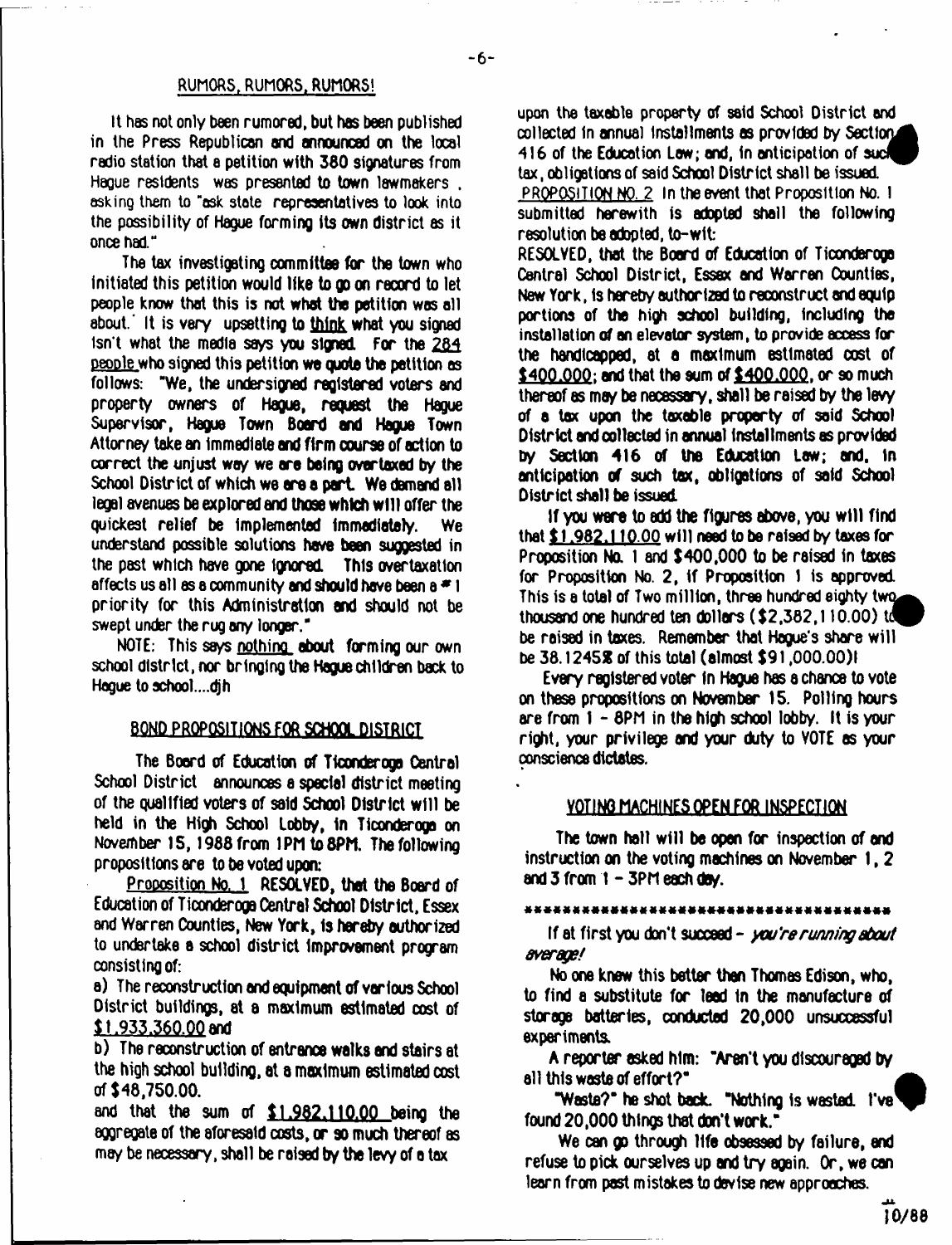### SOUNDINGS

BORN - A boy, Ryan Reid, to Kim and Jeff Faber, Killington, VT on July 24. Proud grandparents are Bill and Sally Faber end great grandparents, Harold and Florence Gelhaar, formerly of Sabbath Day Point.

BORN - A girl, Sarah Jane, to Mary Beth (Fitzgerald) and Joseph Kaiser of Saratoga Springs on August 3. Proud grandmother is Jane Fitzgerald, Hague.

BORN - A boy, Matthew, to John and Susan Beadnell, in the Glens Falls Hospital on August 22. John is the son of Mary Beadnell, Hague and is general manager of Rogers Rock Campsite in the summer.

BORN - A girl, Hannah Marguerite, to Susan and David Darrin, Hague and Trey, NY. on September t6 Proud grandmother is Mrs. Peggy Darrin, Hague end Florham.NJ.

BORN - A boy, Matthew John, to Debbie and Paul Davis, Hague, on October 4 in Glens Falls Hospital. Proud grandparents sre Steve and Marilyn Priore and Don Dqyis, all of Hague.

DIED - Miriam Wray McCeskey. 80, Friends Point and Springfield, PA on October 5 in Springfield. She is survived by husband Thomas, sons Richard, Theodore and Albert Wray and daughter Caro Smith and 8 grandchildren.

DIED - George L. Boyd, 91, Silver Boy, on October 7 at his residence. Mr. Bo/d has been a resident of Silver Bay since 1939. He is survived by his son Gerhard.

Congratulations to Dr. Harold Oelhaar, a long-time resident of Sabbath Day Point, now living in Glens Falls. He has now come of age! - the big 90. Hope you have many more fruitful years, Harold.

# MLH WELCOMES NEW P.A. TO THE STAFF

Moses-Ludington Hospital is pleased to announce that Andy Gorton, Physician's Assistant, has joined the staff.

Andy is a graduate of Albany Hudson Valley Physician's Assistant Program at Albany Medical College and has worked as a PA for the past twelve years.

Andy also received a degree In Health Science Writing from SUNY, Plattsburgh, end has been a

clinical editor for various Physician and Physician's Assistant Journals. He has also published articles in the health science field

Moses-Ludington Hospital welcomes Andy Gorton to its staff.

#### VIEWPOINT

The following letter was recently received from one of our readers, Kevin K. Engel, Birmingham (AL:

"The problem of pollution in Lake George is one that worries us all. Our lake is slowly turning from one of the cleanest lakes to a lake with many problems. The extreme amount of motorboats is sending gas and other wastes Into our clear water. Restrictions on boats could slow down this pollution but there is no way to completely prevent it. Foil is the biggest problem we face in this destruction of our lake. It causes the ugly plants that have started to engulf our waters. There are ways to stop this growth but it is costly and time consuming. If we could make this work, it would be well worth the trouble.

"We need to save our lake. It's so peaceful and

#### HAGUE BAPTIST CHURCH SILVER TEA

The ladies of the Hague Baptist Church will present their ever popular SILVER TEA on October 28 In the church annex from  $1 - 4$ PM. There will be a White Reindeer table, crafts, baked goods and of course a time to relax with tea and cookies. All are Invited to attend and get a head start on their Christmas shopping.

### JUST A REMINDER

We still get occasional calls or letters from some of you who do not understand the date of the mailing label<br>on your paper. This data is the date you last This dete is the date you last contributed to The Hague Chronicle, not the date a contribution is due. We do not have due dotes since it is all voluntary. The date is put on as a "gentle" reminder and you may act accordingly. If you think the date is wrong, please let us know. Keep in mind that our costs are high, but our pay is low I (Zero). We do need your support to keep us in operation. Thank you all for your generosity.

\*\*\*\*\*\*\*\*\*\*\*\*\*\*\*\*\*\*

Ticonderoga Central School District will be undergoing a review end possible update of its district-wide Discipline Policy Manual. We need input from parents. There will be a meeting November 2, 1988 at 7:30PM in the Middle School Library. Those Interested should call Rudolph Meola, Adm. Assist, at 585-4722. 10/88